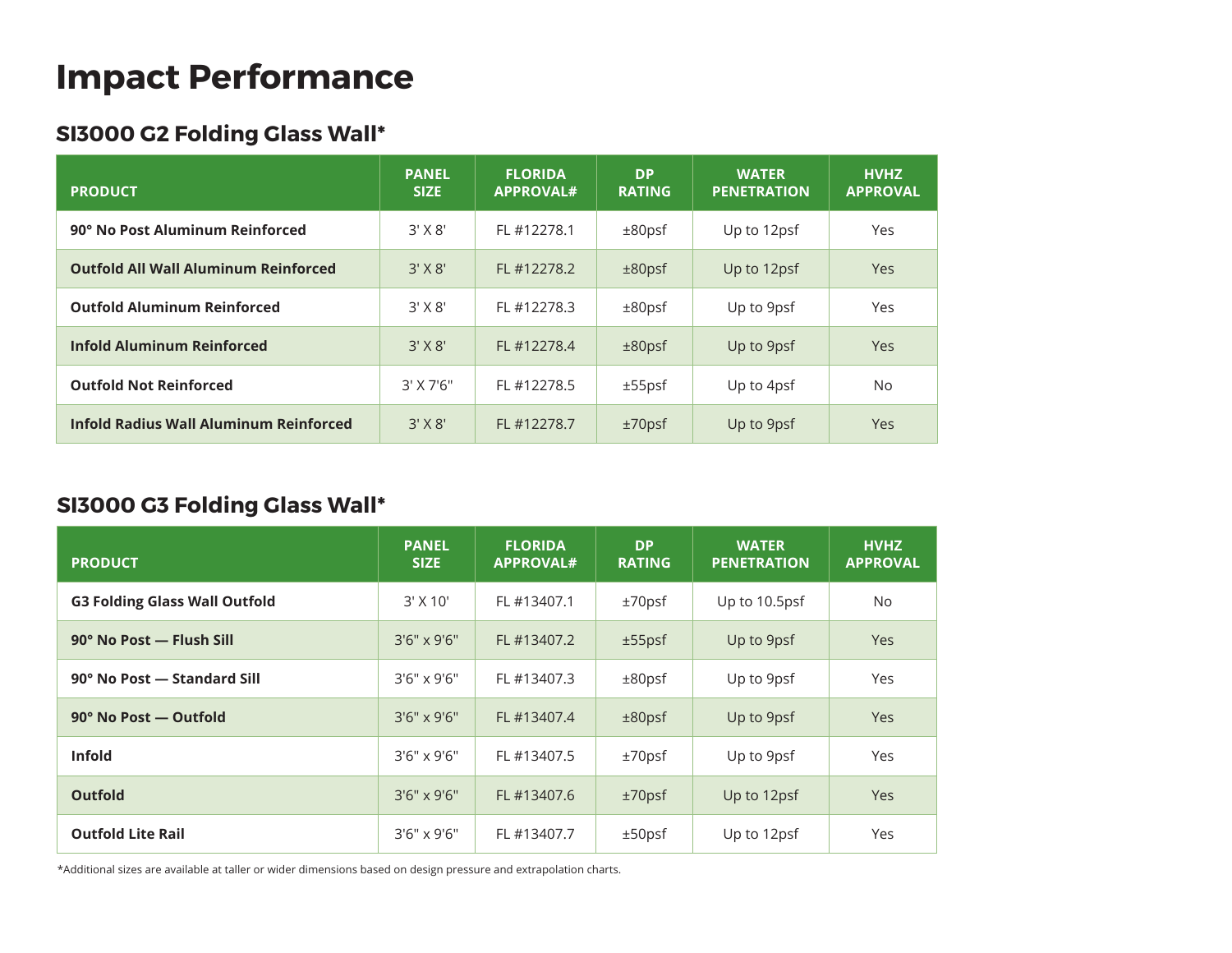### **SI8000 Sliding Glass Doors & SI8600 Lift Slide Doors\***

| <b>PRODUCT</b>                           | <b>PANEL SIZE</b>                                                    | <b>FLORIDA</b><br><b>APPROVAL#</b> | <b>DP</b><br><b>RATING</b> | <b>WATER</b><br><b>PENETRATION</b> | <b>HVHZ</b><br><b>APPROVAL</b> |
|------------------------------------------|----------------------------------------------------------------------|------------------------------------|----------------------------|------------------------------------|--------------------------------|
| <b>G2 Sliding Glass Door</b>             | $60\frac{1}{2}$ " x 99"                                              | FL #16028.1                        | $±65$ psf                  | Up to 12psf                        | Yes                            |
| G3 Sliding Door (90° No Post)            | 60 <sup>1</sup> / <sub>2</sub> " x 114 <sup>3</sup> / <sub>8</sub> " | FL #17268.1                        | $±60$ psf                  | Up to 7.5psf                       | <b>No</b>                      |
| <b>G3 Multi-Track Sliding Glass Door</b> | 633⁄4" x 1143⁄8"                                                     | FL #17268.3                        | ±70psf                     | Up to 10.6psf                      | <b>No</b>                      |
| <b>G3 Lift Slide Door</b>                | 63%" x 114%"                                                         | FL #17287.1                        | ±70psf                     | Up to 12psf                        | <b>No</b>                      |
| <b>Vinyl OX or XO Sliding Glass Door</b> | 491/ <sub>4</sub> x 92 <sup>3</sup> / <sub>4</sub> "                 | FL #28884.1                        | $±50$ psf                  | Up to 7.5psf                       | Yes                            |

### **SI2000 Swing Doors\***

| <b>PRODUCT</b>                            | <b>PANEL SIZE</b> | <b>FLORIDA</b><br><b>APPROVAL#</b> | DP<br><b>RATING</b> | <b>WATER</b><br><b>PENETRATION</b> | <b>HVHZ</b><br><b>APPROVAL</b> |
|-------------------------------------------|-------------------|------------------------------------|---------------------|------------------------------------|--------------------------------|
| <b>G2 Outswing Terrace with Sidelites</b> | 3211/16" x 931/2" | FL #17582.3                        | $±50$ psf           | Up to 6psf                         | <b>No</b>                      |
| <b>G3 LT Outswing French</b>              | 44" x 104%"       | FL #17582.4                        | $±40$ psf           | Up to 12psf                        | Yes                            |

#### **SI5100 Curtain Walls\***

| <b>PRODUCT</b>                 | <b>PANEL SIZE</b>   | <b>FLORIDA</b><br><b>APPROVAL#</b> | <b>DP</b><br><b>RATING</b> | <b>WATER</b><br><b>PENETRATION</b> | <b>HVHZ</b><br><b>APPROVAL</b> |
|--------------------------------|---------------------|------------------------------------|----------------------------|------------------------------------|--------------------------------|
| 2X4 – Aluminum Fixed           | $60" \times 90"$    | FL #18578.2                        | $±65$ psf                  | Up to 12psf                        | No.                            |
| <b>G2 HGB - Aluminum Fixed</b> | $60'' \times 120''$ | FL #18578.3                        | $±65$ psf                  | Up to 20psf                        | <b>No</b>                      |
| <b>Butt Glazed Corner</b>      | 281/8" x 1141/4"    | FL #18578.5                        | $±60$ psf                  | Up to 15psf                        | No.                            |

\*Additional sizes are available at taller or wider dimensions based on design pressure and extrapolation charts.